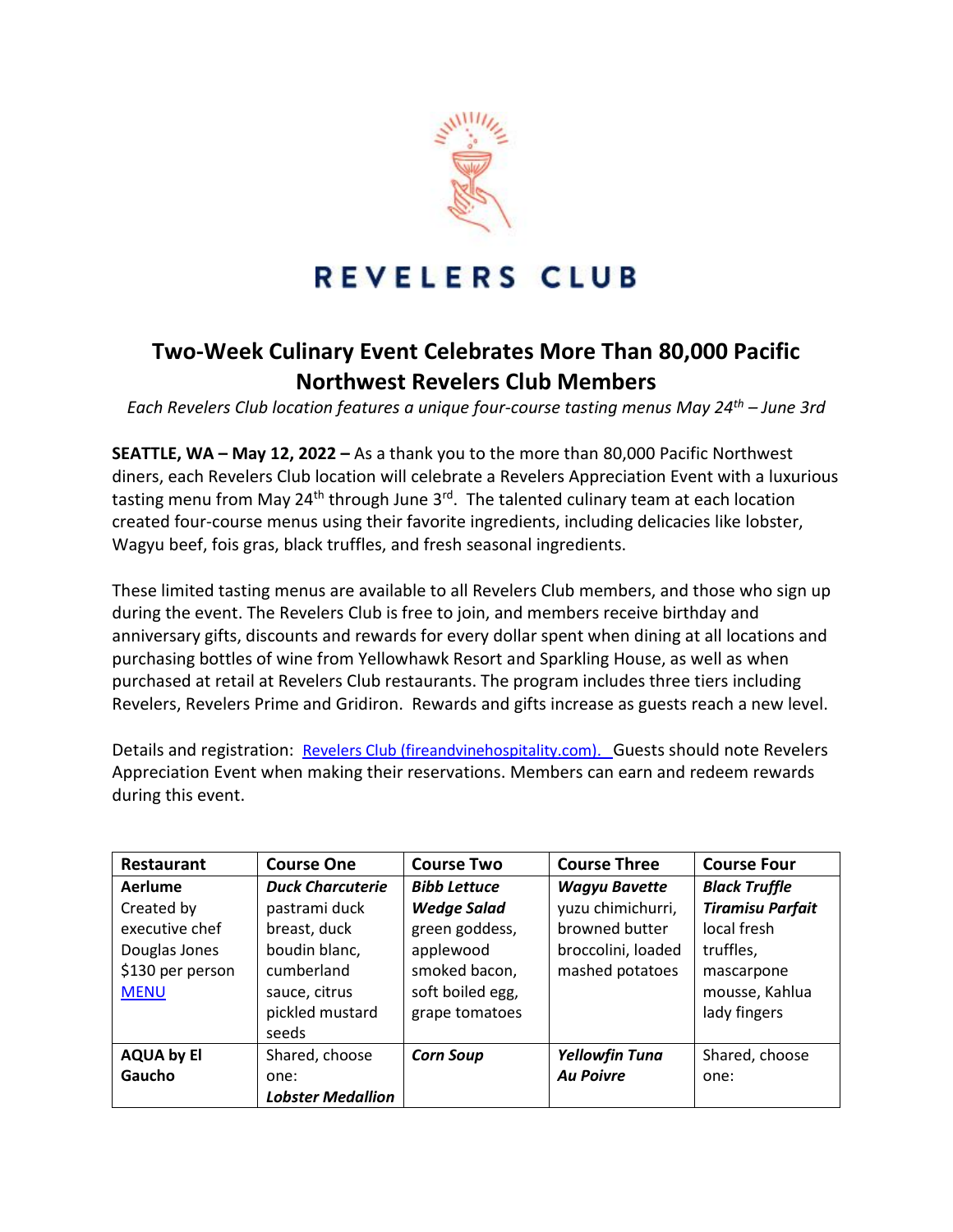| Created by               | king crab ravioli,      | smoked black cod,        | seared foie gras,      | <b>Warm Chocolate</b>    |
|--------------------------|-------------------------|--------------------------|------------------------|--------------------------|
| culinary director        | saffron bisque          | basil, Fresno            | cauliflower fennel     | <b>Truffle Lava Cake</b> |
| executive chef           |                         | pepper                   | crema, strawberry      | espresso ice             |
| Maggie Trujillo          | <b>OR</b>               |                          | demi-glace             | cream, salted            |
| \$150 per person         |                         | 0R                       |                        | caramel, crème           |
| <b>MENU</b>              | <b>Beef Tenderloin</b>  |                          | <b>OR</b>              | anglaise                 |
|                          | <b>Tartare</b>          | <b>Strawberry Beet</b>   |                        |                          |
|                          | truffle, bone           | <b>Salad</b>             | <b>Grilled Rack of</b> | OR                       |
|                          | marrow aioli,           | arugula, Marcona         | Lamb                   |                          |
|                          | toast                   | almonds, citrus          | mint, couscous,        | <b>Greek Yogurt</b>      |
|                          |                         | poppyseed                | smoked cherry          | <b>Panna Cotta</b>       |
|                          |                         | labneh, extra            | apricot chutney        | madeleines, fresh        |
|                          |                         | virgin olive oil         |                        | berries                  |
| El Gaucho Seattle,       | <b>Dry Aged Sirloin</b> | <b>Grilled Asparagus</b> | <b>CAB NIMAN 60Z</b>   | <b>Meyer Lemon</b>       |
| <b>Bellevue and</b>      | Carpaccio               | <b>Salad</b>             | <b>New York Strip</b>  | Cake                     |
| <b>Tacoma</b>            | sturgeon caviar,        | burrata, black           | seared foie gras,      | lemon Chantilly,         |
| Created by               | leek crème              | garlic balsamic,         | pickled asparagus,     | berry compote,           |
| executive chef           | fraiche, pickled        | Marcona almond,          | arugula and black      | candied hazelnut         |
| Kirin Chun               | mustard seed,           | basil oil, crispy        | garlic chimichurri,    | and oats                 |
| \$150 per person         | fried capers            | duck breast              | truffle Yukon gold     |                          |
| <b>MENU</b>              | (tableside olive        |                          | potato mash            |                          |
|                          | oil, mustard seed,      |                          |                        |                          |
|                          | pepper)                 |                          |                        |                          |
| <b>El Gaucho</b>         | <b>Agnolotti</b>        | <b>Terrine de Foie</b>   | Japanese A-5           | <b>Chocolate Silk</b>    |
| <b>Portland</b>          | house made              | Gras                     | <b>Wagyu New York</b>  | <b>Torte</b>             |
| Created by               | pasta, seafood          | Sonoma foie gras,        | pan seared, udon,      | rich chocolate           |
| executive chef           | mousse, lemon           | sauternes gelee,         | baby bok choy,         | mousse,                  |
| <b>Beau Carr</b>         | beurre blanc,           | cranberry-orange         | maitakes, dashi,       | bittersweet              |
| \$150 per person         | herbs de                | toast                    | togarashi              | ganache,                 |
| <b>MENU</b>              | Provence                |                          |                        | pistachio crust          |
| <b>Walla Walla Steak</b> | <b>Mixed Baby</b>       | <b>Roasted Halibut</b>   | <b>SRF Wagyu New</b>   | <b>Lemon Tart</b>        |
| Co.                      | Lettuce                 | Local asparagus          | York                   | Lemon pastry             |
| Created by               | Poppy seed              | and spring pea           | Black truffle,         | cream,                   |
| executive chef           | Dressing,               | salad, NW caviar,        | morel, porcini,        | blackberries, basil      |
| Rock Silva               | watermelon              | <b>Bearnaise</b>         | potato puree,          | seed                     |
| \$150 per person         | radish, pickled         |                          | demi-glace             |                          |
| <b>MENU</b>              | shallot, cucumber,      |                          |                        |                          |
|                          | croutons                |                          |                        |                          |

## **About Revelers Club and Fire & Vine Hospitality**

Each Revelers Club location is unique to the community it serves, and all share the following attributes.

• Service – We provide every guest with a unique, unparalleled experience. We revel in celebrating lives.

• Quality - Our mission is to source the best in the world for our guests to enjoy.

• Community – Building a strong community through financial giving and sharing time and resources is a core company value.